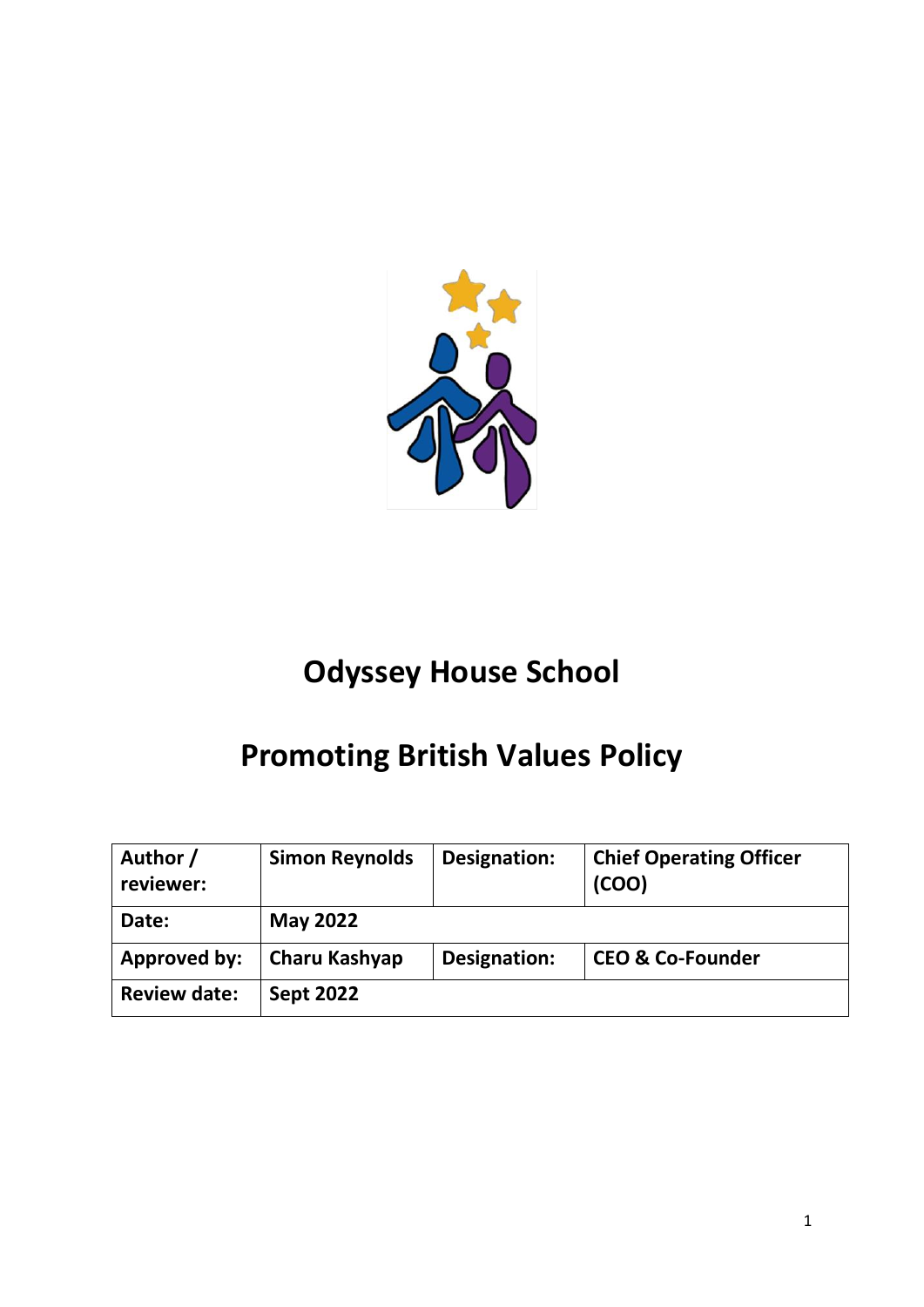# **Aims**

This policy sets out the ways in which Odyssey House School encourages pupils to develop their understanding of the four key areas defined by DfE as British values, through the curriculum, extracurricular and other opportunities. Information can be found here: [https://www.gov.uk/government/news/guidance-on-promoting-british-values-in-schools](https://www.gov.uk/government/news/guidance-on-promoting-british-values-in-schools-published)[published.](https://www.gov.uk/government/news/guidance-on-promoting-british-values-in-schools-published)

## **Ethos**

At Odyssey we ensure that through our vision, values, relationships and teaching we promote tolerance and respect for all cultures, faiths and lifestyles. The senior leadership team also ensure that this ethos is reflected and implemented effectively through school policy and practice and that there are safeguarding policies in place to safeguard and promote pupils' welfare.

We have a duty to prepare our pupils for life in modern Britain and to keep them safe. Everyone at Odyssey House School has the right to learn and work in safety. We do not tolerate bullying of any kind and will challenge derogatory language and behaviour towards others.

#### **Background**

As of November 2014, the government published guidance on promoting British values in schools to ensure young people leave school prepared for life in modern Britain. Within this, all schools are required to ensure that the curriculum actively promotes these fundamental British values.

#### **Definitions**

Fundamental British values are defined by the DfE as:

• Democracy: Respect for democracy and support for participation in the democratic process

- The rule of law: Respect for the basis on which the law is made and applies in England
- Individual liberty: Support and respect for the liberties of all within the law

• Mutual respect and tolerance: Support for equality of opportunity for all and respect and tolerance of different faiths and religious and other beliefs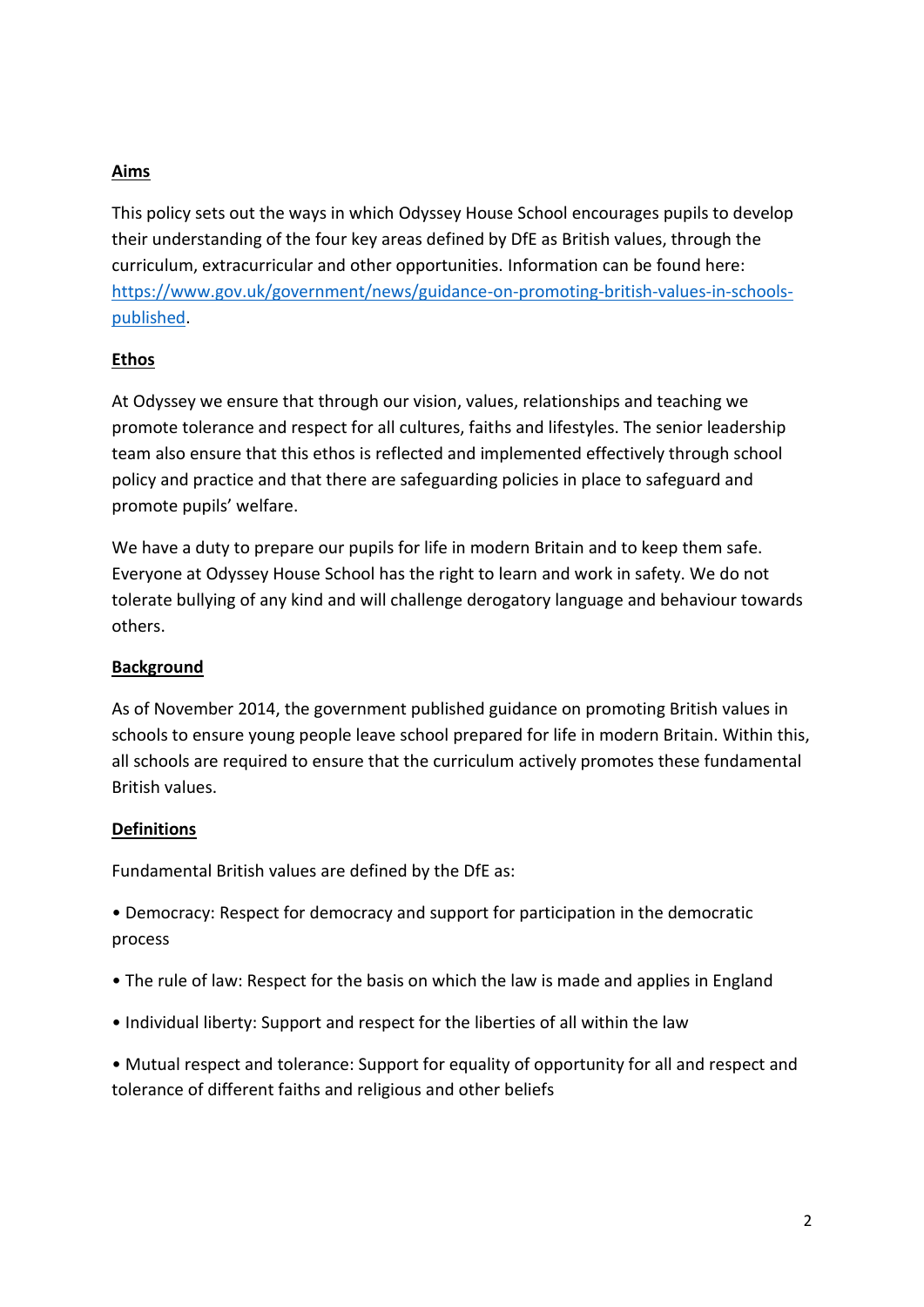#### **Democracy:**

The ability to understand and communicate are the most important areas of learning. We ensure that pupils are given a 'voice' to communicate. This 'voice' could be using words, objects, photographs, pictures, symbols etc.

We empower our pupils by giving them opportunities to make choices about the things that they believe to be important. By valuing each 'voice' and by listening and responding to that voice we demonstrate that we support democracy and liberty.

#### **Rule of Law:**

We involve pupils in setting codes of behaviour; helping pupils to make decisions and choices that are acceptable to the school community and society at large.

Pupils are helped to learn to manage their behaviour and take responsibility for their actions. Staff are committed to providing a consistent and predictable environment within the school and beyond. We aim to help pupils understand the connection between actions and consequences. This type of environment enables pupils to feel safe and secure; this in turn, promotes the optimum conditions for learning to take place.

#### **Individual Liberty:**

Pupils are encouraged to become good and valued citizens. We do this by supporting each pupil to develop their self-confidence and independence. We endeavour to demonstrate that everyone has rights; this includes the right to say 'Yes' or 'No' to ideas or activities. Some pupils will be able to take responsibility for particular roles and to understand that with certain rights comes a level of responsibility. Learning to do things independently is an important part of learning to understand yourself. We will be supporting others by participating in charitable events such as, Red Nose Day/Comic Relief and Children in Need. We believe that engendering a caring and helpful environment and to be independent can boost and nurture a healthy self-esteem.

#### **Mutual Respect:**

We promote each pupil's inclusion in activities, settings and locations that are appropriate to them individually to meet their needs. Within school, pupils work with a range of people and interactions with others are always positively promoted on a personalised basis for each individual. This may include working with students from other schools, coaches, theatre groups etc.

We believe it is important to facilitate opportunities to be part of the community as the pupils, families and staff have much to offer in the development of community cohesion.